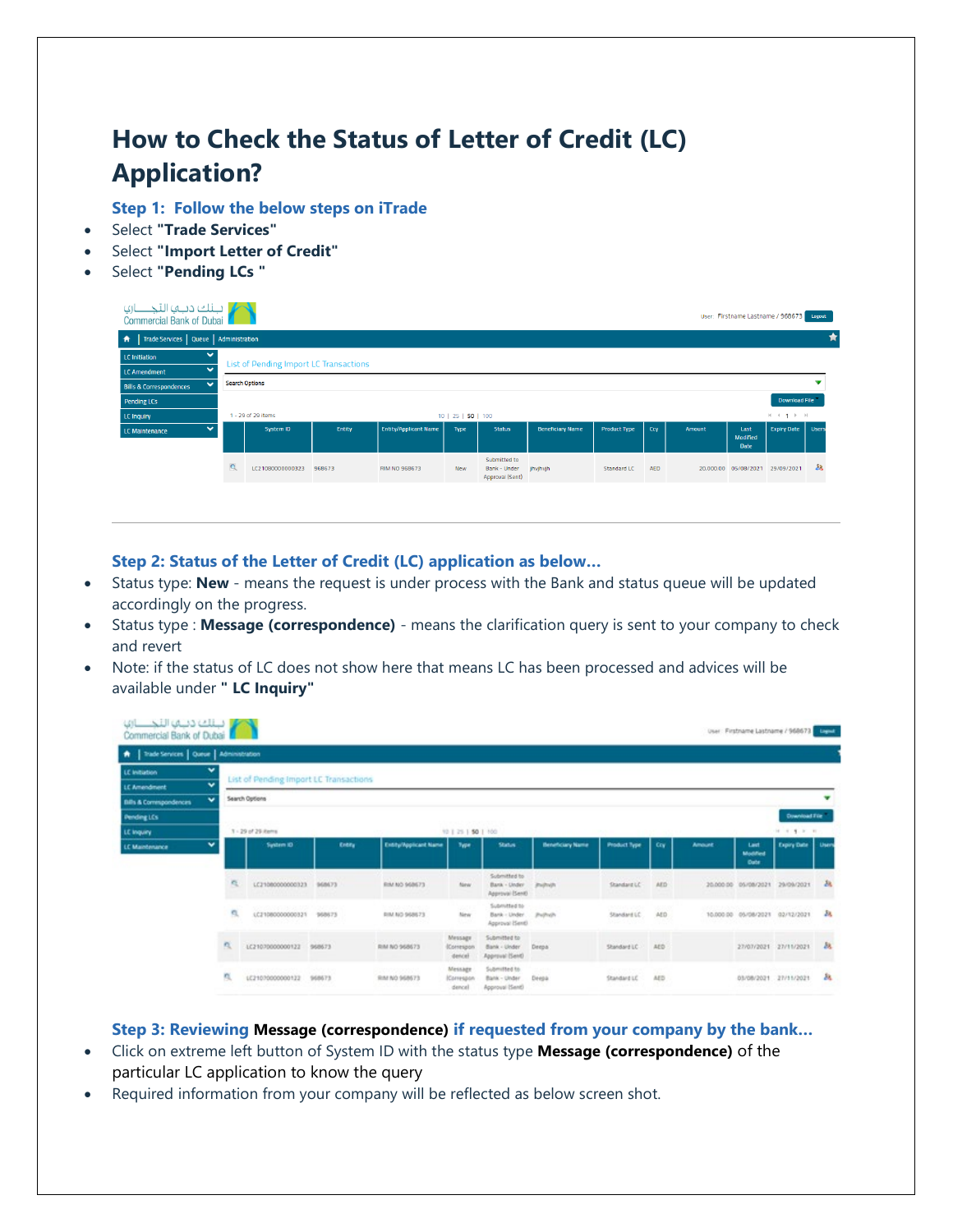| LC Amendment                                    | $\checkmark$<br>$\overline{\phantom{0}}$ | List of Pending Import LC Transactions                                                              |               |                                 |                                                 |                    |                                                 |           |                         |                     |            |               |                                 |                    |       |
|-------------------------------------------------|------------------------------------------|-----------------------------------------------------------------------------------------------------|---------------|---------------------------------|-------------------------------------------------|--------------------|-------------------------------------------------|-----------|-------------------------|---------------------|------------|---------------|---------------------------------|--------------------|-------|
| Bills & Commipondences                          | $\checkmark$                             | Search Options                                                                                      |               |                                 |                                                 |                    |                                                 |           |                         |                     |            |               |                                 |                    |       |
| <b>Pending LCs</b><br>LC Impuiry                |                                          | 3 - 29 of 29 items                                                                                  |               |                                 |                                                 | 10   25   50   100 |                                                 |           |                         |                     |            |               |                                 | Download File<br>. |       |
| LC Maintenance                                  | $\checkmark$                             | System ID                                                                                           | Entity        | Entry/Applicant Name            |                                                 | Type               | Status                                          |           | <b>Beneficiary Name</b> | <b>Product Type</b> | <b>Cry</b> | <b>Amount</b> | Last<br>Modified<br><b>Date</b> | Expiry Date        |       |
|                                                 | C.                                       | LC21080000000323 968673                                                                             |               | <b>ENANO 968673</b>             |                                                 | <b>New</b>         | Submitted to<br>Bank - Under<br>Approval (Sent) | importer. |                         | Standard LC         | AED:       |               | 20.000.00 05/08/2021 29/09/2021 |                    |       |
|                                                 | CL.                                      | LC21080000000321 968675                                                                             |               | RIM NO 968673                   |                                                 | New                | Submitted to<br>Bank - Under - Profindh         |           |                         | Standard LC         | AED.       |               | 10,000.00 05/08/2021 02/12/2021 |                    |       |
|                                                 |                                          |                                                                                                     |               |                                 |                                                 |                    | Approval (Sent)                                 |           |                         |                     |            |               |                                 |                    |       |
| LC21070000000122                                | 968673                                   | Release Date/Time: Tuesday, July 27, 2021 4:24:26 PM ONT                                            | RIM NO 968673 | Message<br>(Correspon<br>dence) | Submitted to<br>Bank - Under<br>Approval (Sent) |                    | Deepa                                           |           | Standard LC             | AED.                |            |               | 27/07/2021 27/11/2021<br>Export |                    |       |
|                                                 | Sub Product Code: Standard LC            | Company Name: RIM NO 968673<br>ProductCode: Import Letter of Credit                                 |               |                                 |                                                 |                    |                                                 |           |                         |                     |            |               |                                 |                    |       |
|                                                 |                                          | Type: Meanage Correspondence<br>System O: LC210700000000122<br>Customer Reference: LC21070000000122 |               |                                 |                                                 |                    |                                                 |           |                         |                     |            |               |                                 |                    |       |
| <b>Coent Details</b><br>Settlement Instructions |                                          |                                                                                                     |               |                                 |                                                 |                    |                                                 |           |                         |                     |            |               |                                 |                    | Close |
|                                                 | Legalize Non Legalize                    |                                                                                                     |               |                                 |                                                 |                    |                                                 |           |                         |                     |            |               |                                 |                    |       |
| unitomer File Upload Details                    |                                          |                                                                                                     |               |                                 |                                                 |                    |                                                 |           |                         |                     |            |               |                                 |                    |       |

**Step 4: Replying Message (correspondence) to Bank if any info requested from your company..**

- Click on **"Bills & Correspondences"**
- Click on **"Correspondences- Existing LC"**
- Click on **" Search"**
- Click on **" System ID"** then choose the correct system ID to be responded

| A   Trade Services   Queue   Administration               |                         |       |                                                                       |                         |                       |            |               |             |                       |               |       |
|-----------------------------------------------------------|-------------------------|-------|-----------------------------------------------------------------------|-------------------------|-----------------------|------------|---------------|-------------|-----------------------|---------------|-------|
| $\checkmark$<br>LC Initiation                             |                         |       | List of Unsigned Import Letter of Credit Free Format Message Records. |                         |                       |            |               |             |                       |               |       |
| $\tilde{}$<br>LC Amendment                                |                         |       |                                                                       |                         |                       |            |               |             |                       |               |       |
| $\hat{\phantom{a}}$<br><b>Bills &amp; Correspondences</b> | Search Options          |       |                                                                       |                         |                       |            |               |             |                       |               | ▼     |
| Clean Bills / Action Required                             | 1 - 1 of 1 April        |       |                                                                       | 10   25   50   100      |                       |            |               |             |                       | $1.1$ 1 1 1   |       |
| Discrepant Bills                                          | System 4D               | Entry | Entity/Applicant Name                                                 | <b>Beneficiary Name</b> | <b>Bill Reference</b> | <b>Cry</b> | <b>Amount</b> | Expiry Date | <b>Imput Uter</b>     | Control Utier | Users |
| Correspondences - Existing LC                             | LC21070000000122 968673 |       | RIM NO 968673                                                         | Deepa                   |                       | ACD        |               | 27/11/2021  | Firstname<br>Lastname |               | 38    |
| Draft Transactions                                        |                         |       |                                                                       |                         |                       |            |               |             |                       |               |       |
| Pending Authorization                                     |                         |       |                                                                       |                         |                       |            |               |             |                       |               |       |
| Pending LCs                                               |                         |       |                                                                       |                         |                       |            |               |             |                       |               |       |
| LC Inquiry                                                |                         |       |                                                                       |                         |                       |            |               |             |                       |               |       |

- Click on **"Message type "** then choose **"correspondence"**
- Click on **"Free Format Message"** then provide all requested information also use **"Add a file"** to attach any files if required.
- Click on **"Submit"** once the request is processed then LC and debit advices will be available under **" LC Inquiry"**